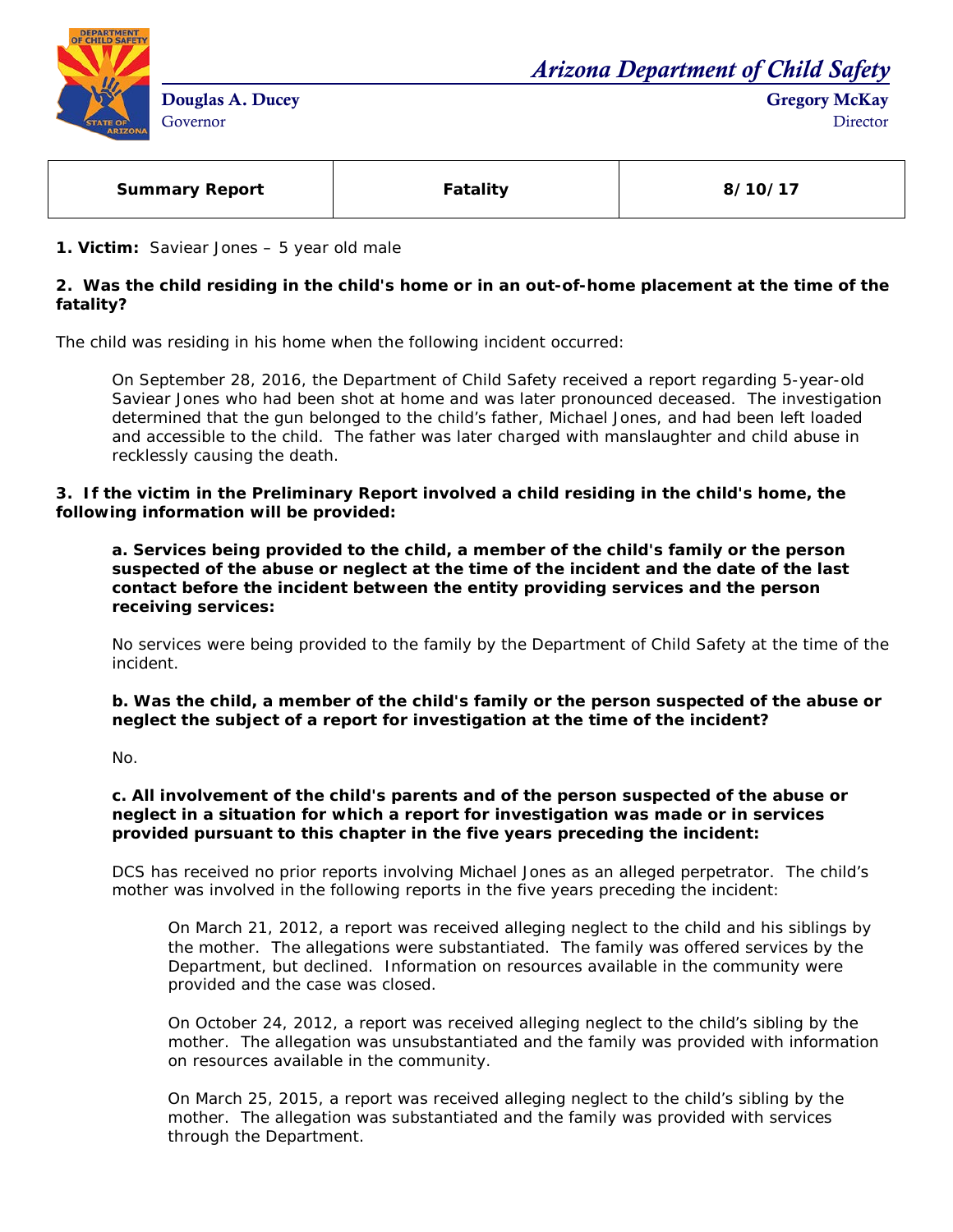

Douglas A. Ducey Governor

*Arizona Department of Child Safety*

Gregory McKay **Director** 

### **d. Any investigation pursuant to a report for investigation concerning the child, a member of the child's family or the person suspected of the abuse or neglect or services provided to the child or the child's family since the date of the incident involving the fatality:**

The investigation of the fatality report resulted in Michael Jones being charged with manslaughter and child abuse. The other children were assessed as safe in the home with a Safety Plan and the family was provided with services. No subsequent reports of abuse or neglect have been received.

## **4. If the victim in the Preliminary Report involved a child residing in an out-of-home placement, the following information will be provided:**

**a. Licensing Agency:** 

N/A

**b. Licensing history of the out-of-home placement, including the type of license held by the operator of the placement and the period for which the placement has been licensed:** 

N/A

**c. Summary of all violations by the licensee:** 

N/A

**d. Any other actions by the licensee or an employee of the licensee that constitute a substantial failure to protect and promote the health, safety and welfare of a child.**

N/A

# **5. Actions taken by the Department in response to the case including any changes to policy or practice and/or recommendations for further changes in policies, practices, rules or statutes:**

The Department conducted a joint investigation with the Avondale Police Department. Michael Jones was charged with manslaughter and child abuse. The other children in the home were initially assessed as safe with the parents with a Safety Plan in place. The case was later closed after successful completion of services provided by the Department. No subsequent reports of abuse or neglect have been received.

The Department reminds all caregivers to practice firearm safety and always store all firearms unloaded, in a secure locked location.

For additional information on firearm safety, please visit the Arizona Firearm Injury Prevention Coalition's website at: [http://www.afipc.org/afipc.html.](http://www.afipc.org/afipc.html)

Additionally, in accordance with the DCS Strategic Plan for State Fiscal Year 2016 (FY16), multidisciplinary team (MDT) reviews of fatality and near fatality cases were implemented during the first quarter of FY16. The MDT reviews of fatality and near fatality cases, especially those with prior DCS involvement, are a key feature of the Strategic Plan and support the objective of increasing the accuracy of safety and risk assessments in investigations.

This case was reviewed by the MDT in order to identify any systemic factors, both internal and external to the Department that may have had an impact. The Department is using the aggregate data gathered through all of the MDT reviews to assess and guide future changes and/or recommendations to policies, practices, rules or statutes. Findings from these reviews will be